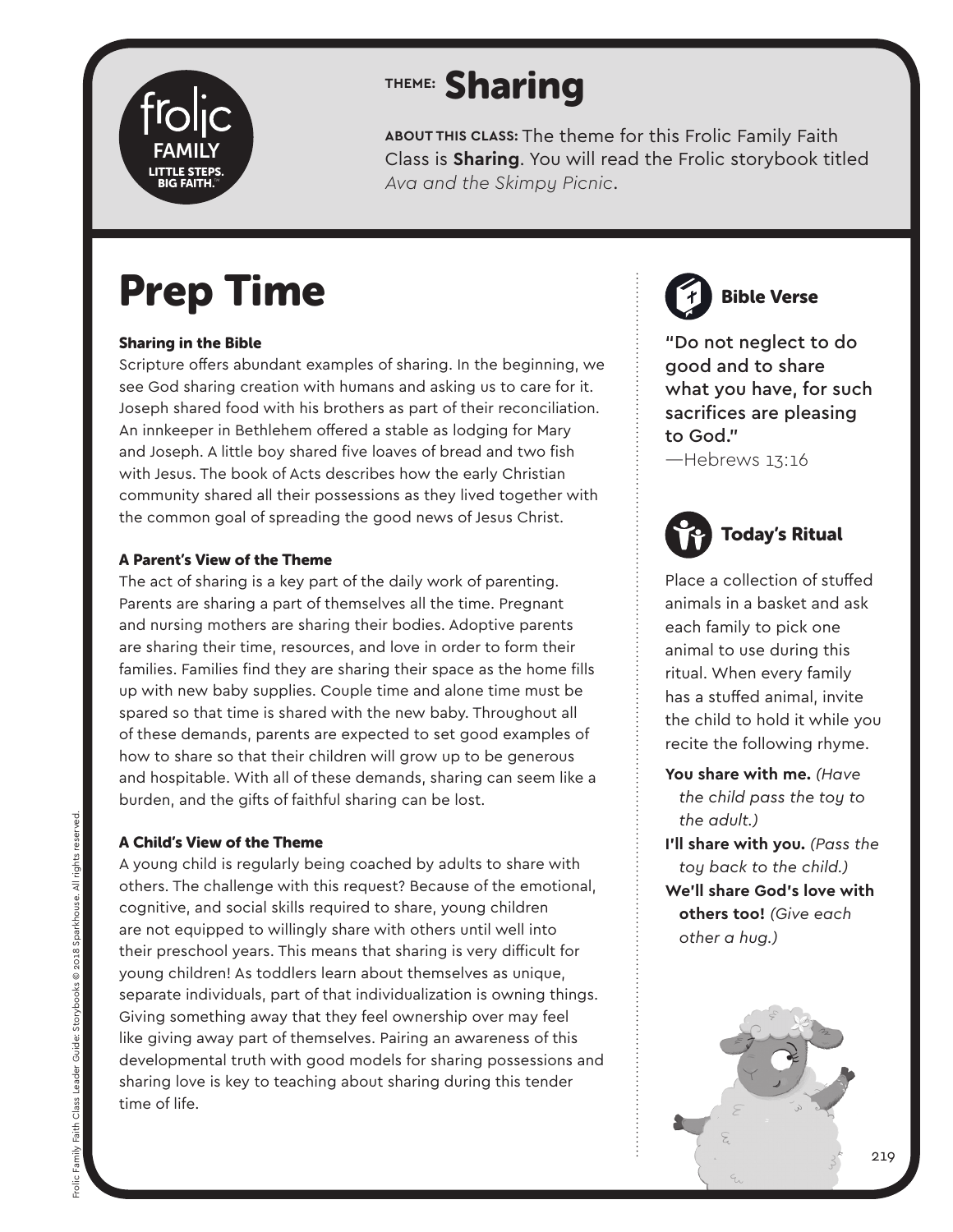

Dear God, Sometimes I want to keep everything to myself. Next time I have a chance, help me share with my friends. Amen.

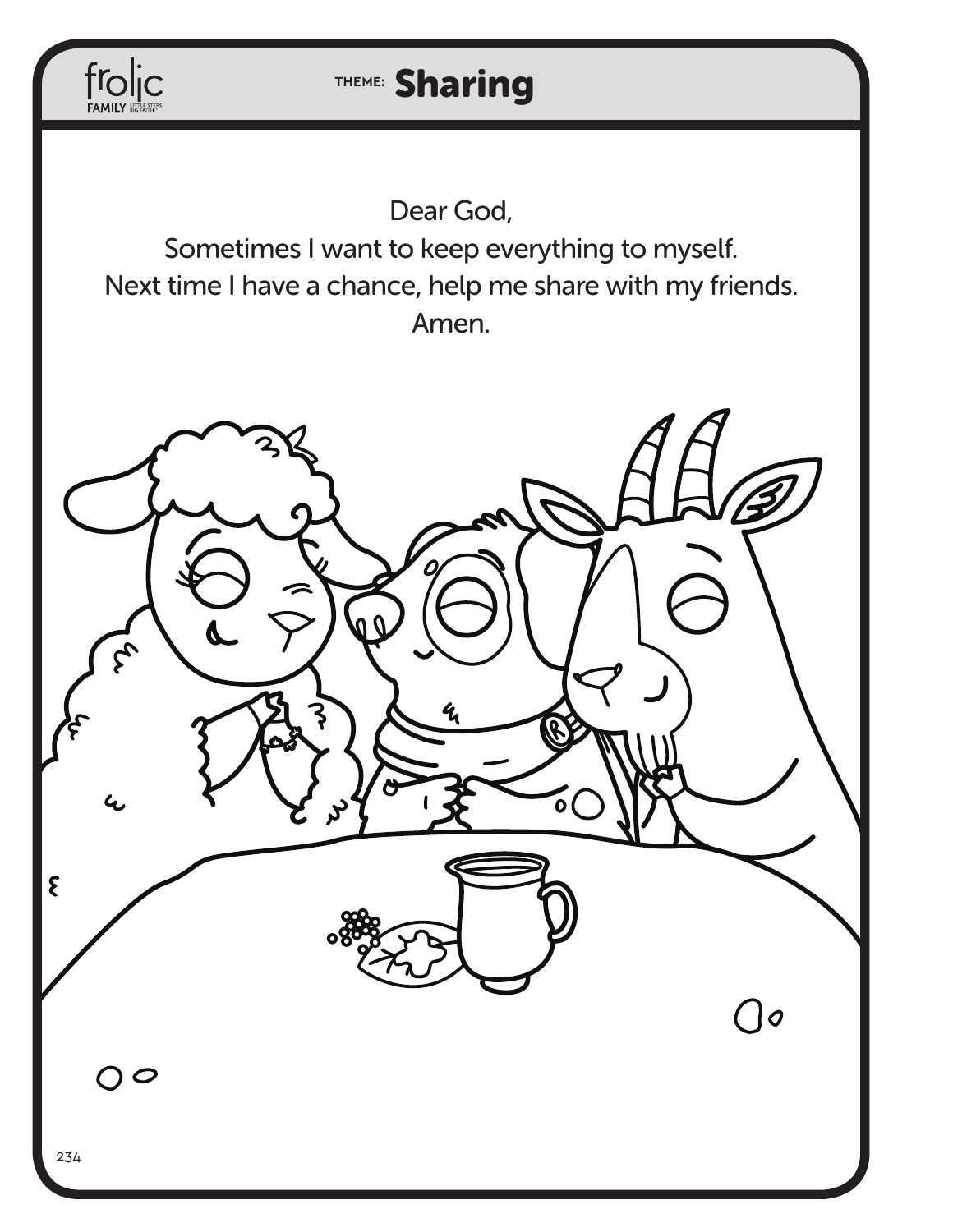

# Let's Color Together

#### Caregivers, while you do this . . .

Encourage your child to color the images from the book. Delight in their colorful creations!

#### Your child is learning this!

- When I color, I develop my fine motor skills.
- Using crayons helps me learn the names of colors.
- **When I color pictures from this story, I remember that God can help me share what I have with others.**



## **THEME:** Sharing

## Turn-Taking Roll-Around

#### Caregivers, while you do this . . .

Roll the ball with your child while saying "My turn" and "Your turn."

#### Your child is learning this!

- When I practice taking turns, I am learning an important step in the development of sharing.
- When you talk about what you are doing, I learn new words.
- **Your sharing with me helps me understand how God wants me to share with others.**